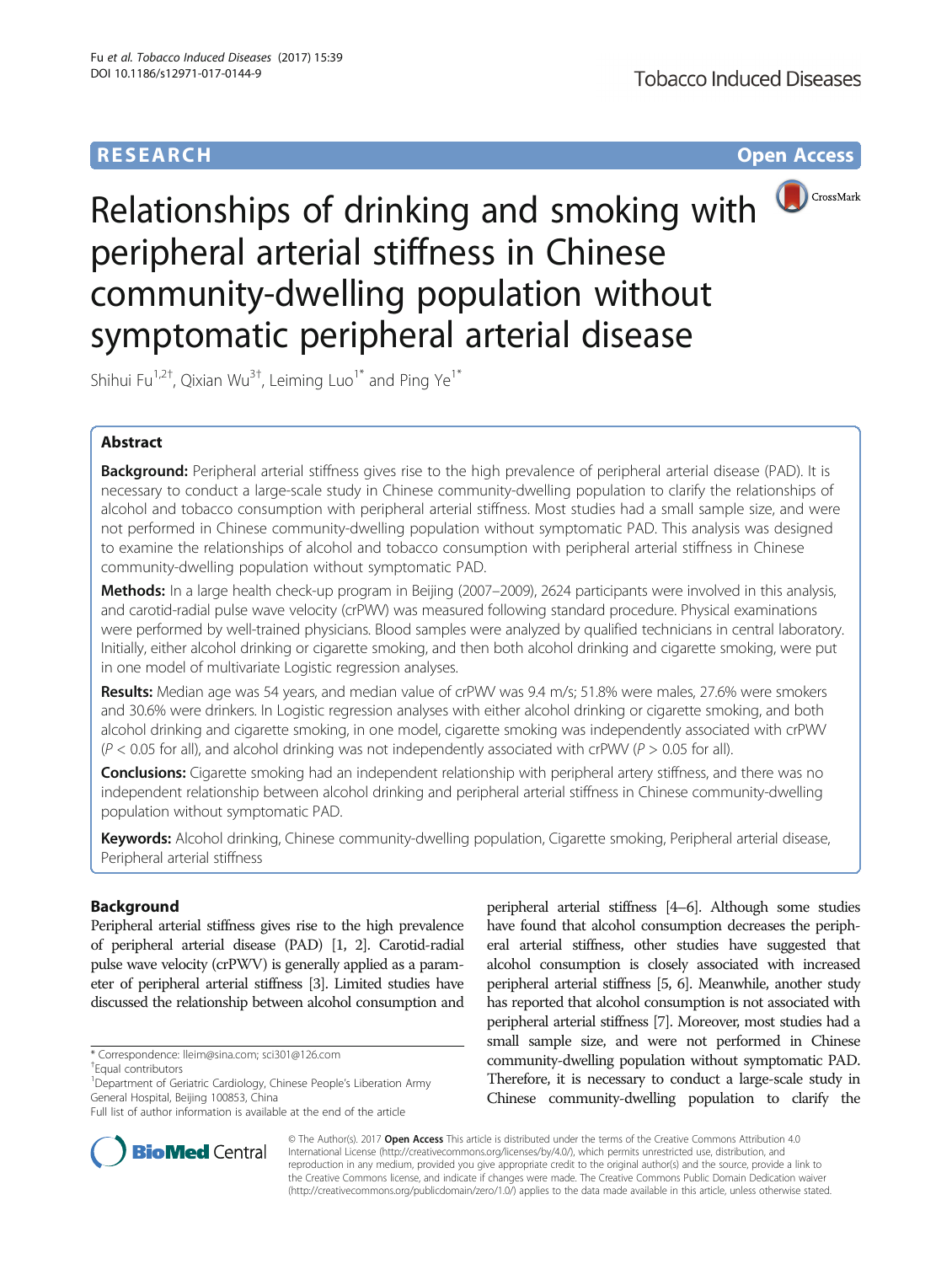relationship between alcohol consumption and peripheral arterial stiffness.

In addition, although previous studies have shown that tobacco use is prone to increase peripheral arterial stiffness, other studies have found no significant difference in peripheral arterial stiffness between nonsmokers and smokers [[8](#page-4-0)–[10](#page-4-0)]. To evaluate the relationship between smoking and peripheral arterial stiffness through largescale studies in Chinese community-dwelling population without symptomatic PAD may provide more important information. To sum up, the current analysis was designed to examine the relationships of alcohol and tobacco consumption with peripheral arterial stiffness in Chinese community-dwelling population without symptomatic PAD.

## Methods

### Study population

This large health check-up program was performed in Beijing, China, from May 2007 to July 2009. A stratified cluster sampling design was applied in this survey. In the first stage of sampling, three districts (Fengtai, Shijingshan and Daxing) were selected from 18 districts in Beijing. In the second stage of sampling, four communities were selected from these districts. In the third stage of sampling, community-dwelling residents were selected from these communities. Each one was Han Chinese and older than 18 years. Symptomatic PAD was diagnosed by chief physicians based on the existing symptoms (intermittent claudication and rest pain) and positive examinations (color doppler ultrasound, computed tomography angiography, magnetic resonance angiography and digital subtraction angiography). After excluding 165 participants with symptomatic PAD, 2624 participants were involved in the final analysis. The study protocol was approved by Ethics Committee of Chinese People's Liberation Army General Hospital, China. Each participant provided written informed consent to be included in the study.

### General survey and physical examination

All anthropometries were measured by well-trained physicians. Weight was measured on a digital scale while wearing light clothing and no shoes. Height was measured on standing participants without shoes using a wallmounted measuring tape. Body mass index (BMI) was calculated as weight (kg) divided by height squared  $(m^2)$ . Waist circumference (WC) was measured on standing participants with a soft tape midway between the lowest rib and iliac crest. Blood pressure was measured with a standard mercury sphygmomanometer using the first and fifth Korotkoff sounds as systolic and diastolic blood pressure in the sedentary position while participants had rested for at least 5 min. Appropriate size of cuff was based on arm circumference. Pulse pressure (PP) is the difference between systolic and diastolic blood pressure. Cigarette smoking was defined as the consumption of one or more cigarettes per day for at least 1 year [\[11](#page-4-0)]. Alcohol drinking was defined as the consumption of 30 g or more alcohols per week for at least 1 year [\[12](#page-4-0)].

### Peripheral arterial stiffness

Peripheral arterial stiffness was assessed by automatic crPWV measurement using the Complior Colson device (Createch Industrie, Garges les Gonesse, France) in the morning, in a quiet environment, at stable temperature; the technical characteristics of this device have been described previously [[13](#page-4-0)]. Participants were studied in the supine position after resting for at least 5 min. crPWV along the artery was measured by using two strain-gauge transducers (TY-306 Fukuda pressure-sensitive transducer [Fukuda Denshi Co., Tokyo, Japan]) fixed transcutaneously over the course of arteries separated by a known distance; the carotid and radial arteries (all on the right side) were used. After pulse waveform was recorded, digitization process was initiated by the operator, and automatic calculation of time delay between two upstrokes was started. Measurements were repeated over 10 different cardiac cycles, and mean value was used for the final analysis. crPWV was calculated from the measurement of pulse transit time and the distance traveled by the pulse between two recording sites (measured on the surface of body in meters), according to the following formula: crPWV (m/ s) = distance  $(m)/$ transit time (s).

#### Laboratory test

Blood samples were collected between 8 am and 10 am after participants fasting at least 12 h, and delivered to the central laboratory in Department of Biochemistry on the same day. Fasting blood glucose (FBG), high density lipoprotein cholesterol (HDL-c) and low density lipoprotein cholesterol (LDL-c) were determined using the enzymatic assays (Roche Products Ltd., Basel, Switzerland) on a full automatic biochemical autoanalyzer (COBAS 6000; Roche Products Ltd.). All qualified technicians were blinded to the clinical data of participants.

### Statistical analysis

Categorical variables were expressed as number (percentage). Continuous variables were expressed as mean (standard deviation) for data with a normal distribution and median (interquartile range) for non-normally distributed data. Participants were stratified by the status of smoking and drinking. Statistical comparison was made between groups using Student's t-test for continuous variables (normal distribution), Mann–Whitney U test for continuous variables (skewed distribution) and chi-square analysis for categorical variables. Logistic regression analysis was performed following three models: unjusted model, in the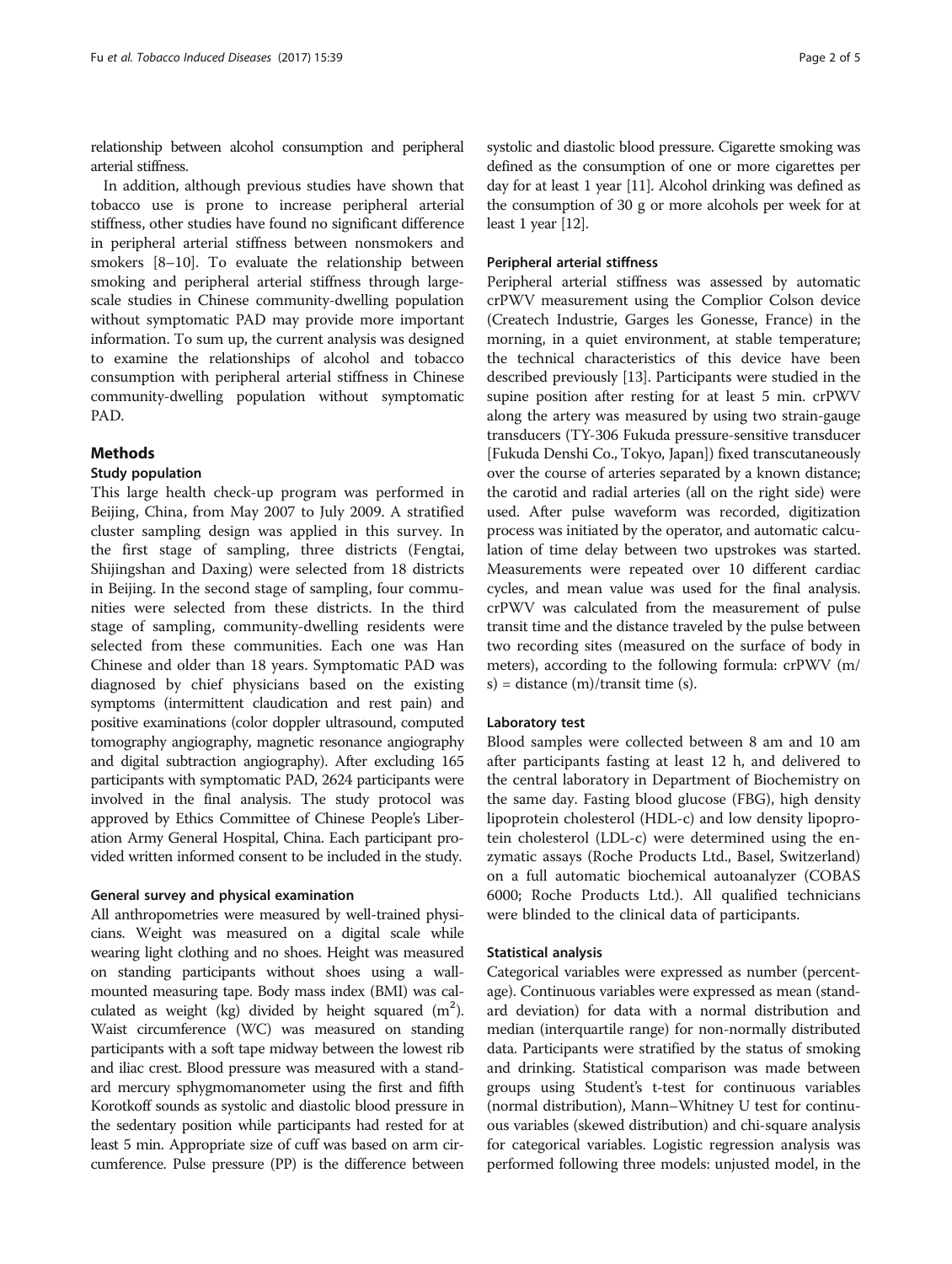first model with adjustment of age and gender, and in the second model with adjustment of age, gender, BMI, WC, PP, FBG, HDL-c and LDL-c. Initially, either alcohol drinking or cigarette smoking was put in one model, and then both alcohol drinking and cigarette smoking were put in one model. All analyses were conducted using Statistical Package for Social Science version 17 (SPSS Inc., Chicago, IL, USA).  $P < 0.05$  was considered statistically significant.

## Results

Median age of all participants was 54 years with an age range of 18 to 96 years; 51.8% were males, 27.6% were smokers and 30.6% were drinkers. Median value of crPWV was 9.4 m/s. Table 1 presented the demographic and clinical characteristics of all participants stratified by the status of smoking and drinking. Compared with nonsmokers, smokers had significantly higher crPWV, BMI and WC levels, and lower HDL-c level  $(P < 0.05$  for all). Percentages of males and drinkers were significantly higher in smokers than nonsmokers ( $P < 0.001$  for all). Compared with nondrinkers, drinkers were younger, with significantly higher crPWV, BMI and WC levels, and lower PP, FBG, LDL-c and HDL-c levels ( $P < 0.05$  for all). Percentages of males and smokers were significantly higher in drinkers than nondrinkers (P < 0.001 for all). In Logistic regression analyses with either alcohol drinking or cigarette smoking in one model (Table [2\)](#page-3-0), cigarette smoking was independently associated with crPWV in all three models ( $P < 0.05$  for all), and alcohol drinking was associated with cfPWV in the unjusted model ( $P < 0.05$ ), but not independently associated with them in the first and second models  $(P > 0.05$  for all). In Logistic regression analyses with both alcohol drinking and cigarette smoking in one model, cigarette smoking was independently associated with crPWV in all three models  $(P < 0.05)$ , and alcohol drinking was associated with cfPWV

in the unjusted model ( $P < 0.05$ ), but not independently associated with them in the first and second models  $(P > 0.05$  for all).

### **Discussion**

The current analysis had the following key findings in Chinese community-dwelling population without symptomatic PAD: 1) there was an independent relationship between cigarette smoking and peripheral artery stiffness; 2) alcohol drinking had no independent relationship with peripheral arterial stiffness. In order to avoid the interaction between cigarette smoking and alcohol drinking, either alcohol drinking or cigarette smoking, and then both alcohol drinking and cigarette smoking, were put in one model of multivariate Logistic regression analyses. As the most important social and clinical implication of this analysis, to reduce tobacco use by taking every feasible measures could have potential to effectively delay the progression of peripheral arterial stiffness and avoid the development of PAD.

Peripheral arterial stiffness is closely related to the development of  $PAD.<sup>1-3</sup>$  Although some studies have considered that alcohol use is an important risk factor associated with the development of peripheral arterial stiffness, other studies have revealed that alcohol use plays a significant role in the alleviation of peripheral arterial stiffness [\[5](#page-4-0), [6\]](#page-4-0). In addition, alcohol use has been shown to have no influence on peripheral arterial stiffness [[7\]](#page-4-0). The beneficial effect of alcohol use has been believed to be mainly due to its relationships with glucose-lipid metabolism and coagulation-fibrinolysis system, whereas the harmful effect of alcohol use is mainly due to its relationship with pulse pressure [\[14](#page-4-0)]. The current analysis proposed that alcohol intake had no independent relationship with peripheral arterial stiffness in

**Table 1** Demographic and clinical characteristics of participants stratified by the status of smoking and drinking in a Beijing community-dwelling population (2007–2009)

| Characteristics       | Nonsmokers ( $n = 1901$ ) | Smokers ( $n = 723$ ) | $P$ value <sup>a</sup> | Nondrinkers ( $n = 1821$ ) | Drinkers ( $n = 803$ ) | $P$ value <sup><math>E</math></sup> |
|-----------------------|---------------------------|-----------------------|------------------------|----------------------------|------------------------|-------------------------------------|
| Age (year)            | $54(40-66)$               | $54(39-67)$           | 0.955                  | $58(47-68)$                | $42(32 - 57)$          | < 0.001                             |
| Males (%)             | 729(38.3)                 | 629(87.0)             | < 0.001                | 607(33.3)                  | 751(93.5)              | < 0.001                             |
| BMI ( $kg/m2$ )       | 24.98(22.72-27.25)        | 25.39(23.32-27.52)    | 0.002                  | 24.98(22.67-27.39)         | 25.39(23.46-27.18)     | 0.015                               |
| WC (cm)               | 84(77-91)                 | $89(83 - 95)$         | < 0.001                | $85(77-92)$                | $87(81 - 93)$          | < 0.001                             |
| Alcohol drinking (%)  | 391(20.6)                 | 412(57.0)             | < 0.001                |                            |                        |                                     |
| Cigarette smoking (%) |                           |                       |                        | 311(17.1)                  | 412(51.3)              | < 0.001                             |
| PP (mmHg)             | $48(40 - 60)$             | $48(40 - 58)$         | 0.427                  | $50(40 - 60)$              | $46(40 - 54)$          | < 0.001                             |
| FBG (mmol/L)          | $4.92(4.57 - 5.39)$       | $4.95(4.55 - 5.47)$   | 0.513                  | 4.95(4.56-5.49)            | $4.90(4.59 - 5.25)$    | 0.014                               |
| LDL-c (mmol/L)        | $2.75(2.25 - 3.25)$       | $2.76(2.29 - 3.22)$   | 0.962                  | $2.85(2.34 - 3.35)$        | $2.54(2.11 - 3.01)$    | < 0.001                             |
| HDL-c (mmol/L)        | $1.38(1.18 - 1.63)$       | $1.26(1.06 - 1.48)$   | < 0.001                | $1.36(1.16 - 1.62)$        | $1.31(1.10 - 1.53)$    | < 0.001                             |
| crPWV(m/s)            | $9.2(8.4 - 10.0)$         | $9.8(9.1 - 10.9)$     | 0.001                  | $9.2(8.3 - 10.0)$          | $9.8(9.0 - 10.9)$      | 0.008                               |

Notes: <sup>a</sup>P value for difference between nonsmokers and smokers; <sup>b</sup>P value for difference between nondrinkers and drinkers

Abbreviations: BMI Body mass index, WC Waist circumference, PP Pulse pressure, FBG Fasting blood glucose, LDL-c Low density lipoprotein cholesterol, HDL-c High density lipoprotein cholesterol, crPWV carotid-radial pulse wave velocity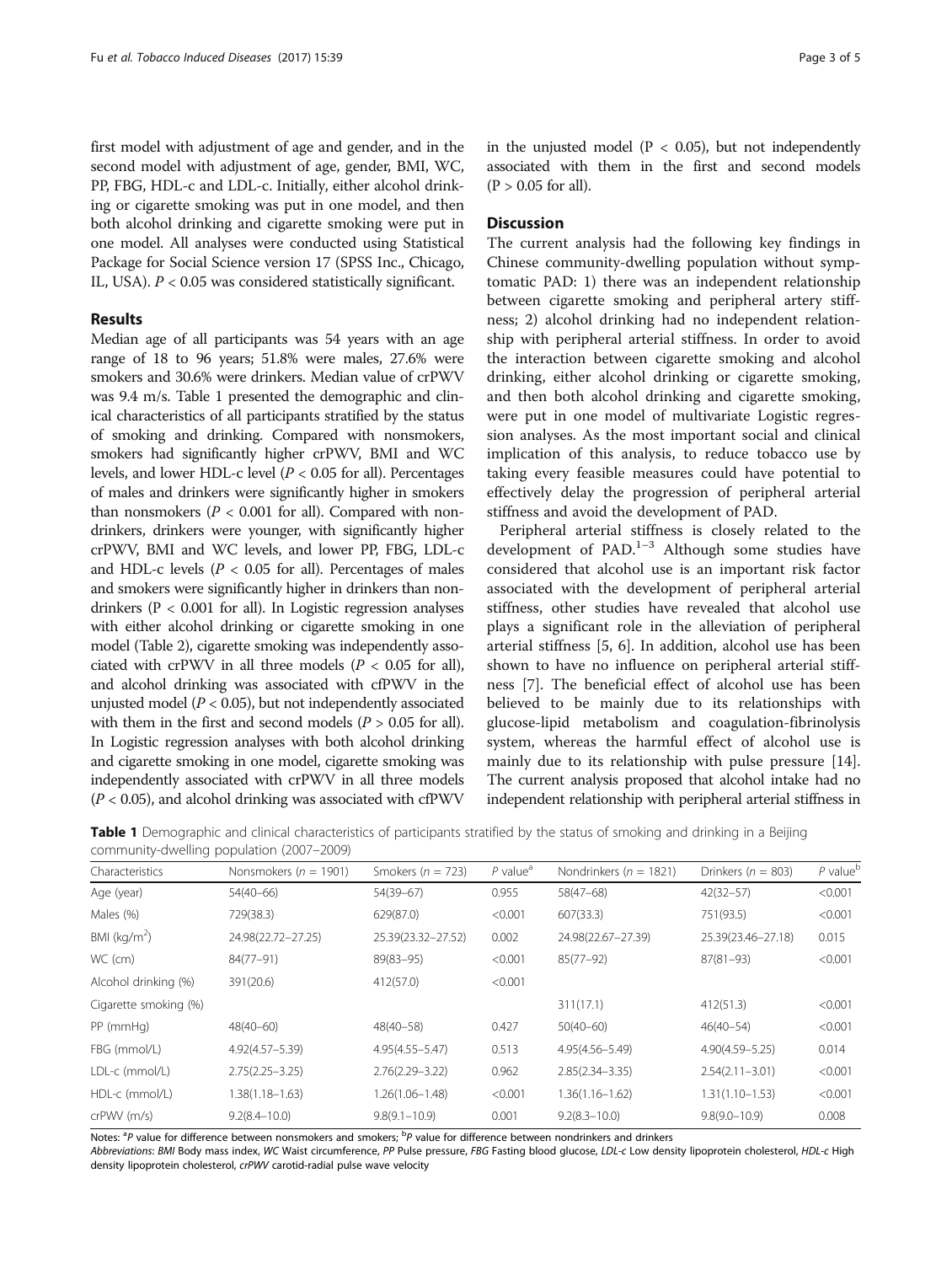<span id="page-3-0"></span>

| Table 2 Multivariate relationships of carotid-radial pulse wave   |
|-------------------------------------------------------------------|
| velocity with cigarette smoking and alcohol drinking in a Beijing |
| community-dwelling population (2007-2009)                         |

| Characteristics                 |                        | crPWV (m/s)        |           |  |
|---------------------------------|------------------------|--------------------|-----------|--|
|                                 |                        | OR value (95% CI)  | $P$ value |  |
| Only one in models <sup>a</sup> |                        |                    |           |  |
| Alcohol drinking                | Unjusted model         | 2.299(1.936-2.729) | < 0.001   |  |
|                                 | 1st model <sup>c</sup> | 1.227(0.989-1.521) | 0.063     |  |
|                                 | 2nd model <sup>d</sup> | 1.209(0.973-1.502) | 0.087     |  |
| Cigarette smoking               | Unjusted model         | 2.291(1.918-2.737) | < 0.001   |  |
|                                 | 1st model <sup>c</sup> | 1.343(1.099-1.641) | 0.004     |  |
|                                 | 2nd model <sup>d</sup> | 1.293(1.056-1.584) | 0.013     |  |
| Both two in models <sup>b</sup> |                        |                    |           |  |
| Alcohol drinking                | Unjusted model         | 1.892(1.577-2.270) | < 0.001   |  |
| Cigarette smoking               | Unjusted model         | 1.845(1.528-2.229) | < 0.001   |  |
| Alcohol drinking                | 1st model <sup>c</sup> | 1.163(0.934-1.449) | 0.177     |  |
| Cigarette smoking               | 1st model <sup>c</sup> | 1.308(1.067-1.605) | 0.010     |  |
| Alcohol drinking                | 2nd model <sup>d</sup> | 1.154(0.925-1.440) | 0.204     |  |
| Cigarette smoking               | 2nd model <sup>d</sup> | 1.262(1.027-1.551) | 0.027     |  |

Notes: <sup>a</sup>Either alcohol drinking or cigarette smoking in one model; <sup>b</sup>Both alcohol drinking and cigarette smoking in one model; 'First model: adjusted by age and gender; <sup>d</sup>Second model: adjusted by age, gender, body mass index, waist circumference, pulse pressure, fasting blood glucose, high-density lipoprotein-cholesterol and low-density lipoprotein-cholesterol Abbreviations: crPWV carotid-radial pulse wave velocity, OR Odds ratio, CI Confidence interval

Chinese community-dwelling population without symptomatic PAD.

Some studies have manifested that smoking leads to a significant increase in peripheral arterial stiffness [\[8, 9](#page-4-0)]. Smoking alters arterial structure and function through several mechanisms, such as endothelial dysfunction and lipid abnormalities [\[15](#page-4-0)]. However, there has been controversial results about effect of smoking on peripheral arterial stiffness in previous studies [\[8](#page-4-0)–[10](#page-4-0)]. Moreover, little is known in Chinese community-dwelling population without symptomatic PAD about the relationship between tobacco use and peripheral arterial stiffness, and it is of great significance to know whether smoking affects the progression of peripheral arterial stiffness in this population [\[8](#page-4-0), [9](#page-4-0)]. The current analysis provided evidence that there was an independent relationship between smoking and peripheral artery stiffness in Chinese communitydwelling population without symptomatic PAD.

The current analysis had some limitations. Firstly, the current analysis was cross-sectional, which limited inference. Secondly, floating population did not participate in the current analysis, and it was difficult to state the number of floating population. Thirdly,'healthy smoker' and 'healthy drinker' effects could not be completely eliminated in the current analysis. Meanwhile, its strengths included a relatively large sample size and a range of biological measures.

## Conclusions

The current analysis demonstrated that cigarette smoking had an independent relationship with peripheral artery stiffness, and there was no independent relationship between alcohol drinking and peripheral arterial stiffness, in Chinese community-dwelling population without symptomatic PAD.

#### Abbreviations

BMI: Body mass index; crPWV: Carotid-radial pulse wave velocity; FBG: Fasting blood glucose; HDL-c: High density lipoprotein cholesterol; LDL-c: Low density lipoprotein cholesterol; PAD: Peripheral arterial disease; WC: Waist circumference

### Acknowledgments

We appreciate all participants for their contribution to this study.

#### Funding

The current study was supported by grants from National Key Basic Research Project (2012CB517503 and 2013CB530804), Health Special Scientific Research Project of Chinese People's Liberation Army (12BJZ34 and 14BJZ12), and Sanya Medical and Health Science and Technology Innovation Project (2016YW21). The funding bodies played no role in study design, data acquisition, analysis and interpretation or manuscript preparation and submission.

#### Availability of data and materials

In attempt to preserve the privacy of participants, clinical data of participants will not be shared; data can be available from authors upon request.

#### Authors' contributions

FS, WQ, LL, YP: Contributed to the design of study, performed the data collection and statistical analyses and drafted the paper. All authors read and approved the final manuscript.

#### Ethics approval and consent to participate

The study was approved by Ethics Committee of Chinese People's Liberation Army General Hospital, China. Written consent was obtained.

#### Consent for publication

Not applicable.

#### Competing interests

The authors declare that they have no competing interests.

#### Publisher's Note

Springer Nature remains neutral with regard to jurisdictional claims in published maps and institutional affiliations.

#### Author details

<sup>1</sup>Department of Geriatric Cardiology, Chinese People's Liberation Army General Hospital, Beijing 100853, China. <sup>2</sup>Department of Cardiology and Hainan Branch, Chinese People's Liberation Army General Hospital, Beijing, China. <sup>3</sup> Department of Nephrology and Hainan Branch, Chinese People's Liberation Army General Hospital, Beijing, China.

#### Received: 10 March 2017 Accepted: 11 October 2017 Published online: 25 October 2017

#### References

- 1. Laurent S, Boutouyrie P, Asmar R, et al. Aortic stiffness is an independent predictor of all-cause and cardiovascular mortality in hypertensive patients. Hypertension. 2001;37:1236–41.
- 2. O'Rourke MF, Franklin SS. Arterial stiffness: reflections on the arterial pulse. Eur Heart J. 2006;27:2497–8.
- 3. Lehmann ED. Clinical value of aortic pulse-wave velocity measurement. Lancet. 1999;354:528–9.